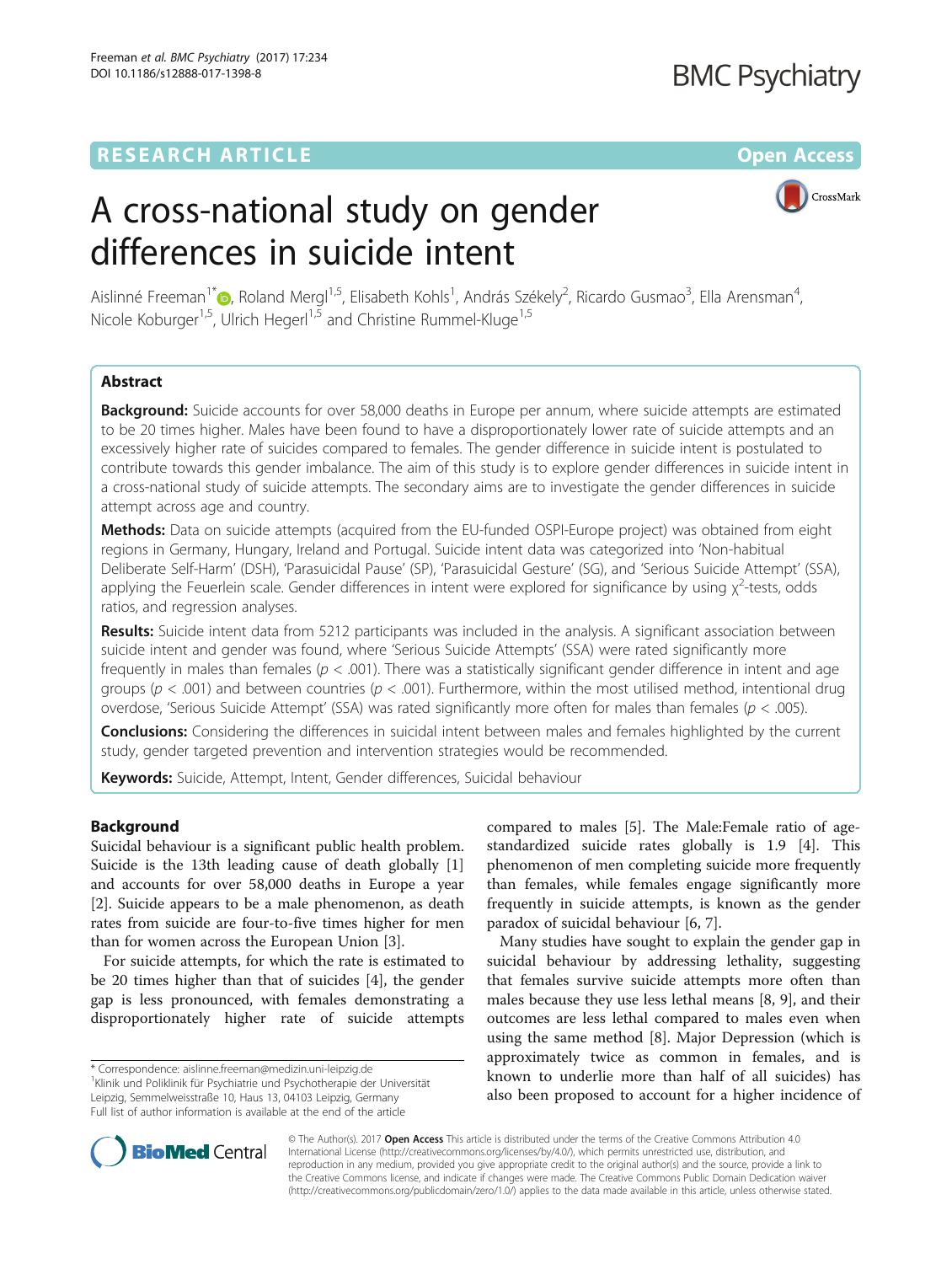suicidal behaviours in females [\[10, 11\]](#page-9-0). This could be a contributing factor to the lower rates of suicidal behaviour in males overall, however, this does not account for the excessive rate of completed male suicides compared to female suicides. Psychosocial risk factors have also been found to contribute to the discrepancy of rates between male and female suicidal behaviour, where unemployment, retirement and being single were all significant risk factors for suicide in males, whereas no significant risk factors other than mental illness were reported for females [\[11, 12\]](#page-9-0). So far, studies aimed to disentangle the gender gap have reported inconsistent findings; therefore, suicide intent has been at the forefront of suicide research in order to contribute to the explanation of this gender imbalance.

Suicide intent in this context is characterised as "an individual's desire to bring about his or her own death" [[13\]](#page-9-0), which specifically excludes motives for attempting suicide. Studies exploring intent have found that the type of suicide intent at the time of a suicide attempt is associated with an elevated risk of completed suicide [\[14, 15](#page-9-0)], which is particularly prudent within the female population, where the association between the type of suicidal intent and completed suicide is markedly higher [[15](#page-9-0)].

To date, there have been some studies that have investigated this relationship between suicidal intent and gender. Theorists investigating suicide intent argue that the excess rate of attempted suicide in females, plus the stronger association between suicide attempts and death in males, is indicative of a stronger degree of intent to die in males than females [[16, 17](#page-9-0)]. Some studies addressing gender differences in intent have reported no significant differences between males and females [\[6](#page-9-0), [18](#page-9-0)–[20](#page-9-0)] while others revealed significant associations between suicide intent and gender [[15, 21](#page-9-0), [22](#page-9-0)]. Although previous studies have documented gender differences in suicide intent, the findings need to be interpreted in light of methodological issues such as small sample sizes, absence of consistent operational terms of suicide intent and the assessment of intent and motives as a single concept. In order to fully comprehend the gender paradox in suicidal behaviour, further research to explicate this gender gap in suicide intent remains to be explored. The present study aims to overcome the methodological issues from previous research by utilising both standardised definitions and a large database retrieved crossnationally for increased validity and effect.

#### Study aims

The main aim of the current study is to bring clarity to previous studies in this space, and to shed more light on the role of gender differences in suicide intent. The secondary aims are to investigate the gender differences in suicide attempt across age and country. Our main hypothesis is that male suicide attempts will be rated more frequently as a serious suicide attempt overall than female ones. Additionally, we expect that within each age group, country, and most utilised suicide method, males will be rated more frequently in the serious suicide attempt group compared to females.

## **Methods**

## Data collection

Data on suicide attempts was obtained from the EUfunded OSPI-Europe project ("Optimising Suicide Prevention Programmes and their Implementation in Europe") [[23\]](#page-9-0) from eight model regions in Europe (Ireland, Hungary, Germany and Portugal). This project was conducted from 2008 to 2013, and its aim was to develop and evaluate an optimised version of the 4-level intervention programme of the EAAD (European Alliance Against Depression) [[24, 25](#page-9-0)] targeting depression and suicidal behaviour. Attempted and completed suicides were assessed as the primary outcome parameter, where adults who attempted suicide were included in the study, and those who engaged in habitual selfharm were excluded. Project results have been reported elsewhere [[9, 26](#page-9-0), [27](#page-10-0)].

The data for the current study were obtained from the eight regions in the four participating countries, where each region adhered to the following standardised definition of Suicide Attempt: "an act with a non-fatal outcome in which an individual deliberately initiates a nonhabitual behaviour that, without intervention from others, will cause a self-harm, or deliberately ingests a substance in excess of the prescribed or generally recognised therapeutic dosage, and which is aimed at realising changes which the subject desired, via the actual or expected physical consequences" [[28](#page-10-0)]. Suicidal behaviour elsewhere referred to as parasuicide [[29\]](#page-10-0) is included, while habitual intentional self-harm is excluded from this definition. A standardised questionnaire for the registration of suicide attempts and a codebook listing the associated variables (e.g. gender [in this context, defined as 'the state of being male or female], age and country of suicide attempter, intent and method of suicide attempt) was employed by all eight regions to ensure comparability and consistency in the standardisation of data collection. The specific time and method of data collection was dependant on the local circumstances of the participating centres (see Table [1](#page-2-0)).

Table [1](#page-2-0) summarises the data collection procedures in the participating countries.

Data on type of suicide intent (outlined below) were rated based on the judgement of the clinical staff. All personnel involved in the eight assessment regions were trained in administering the measurement and in how to proceed in unclear cases.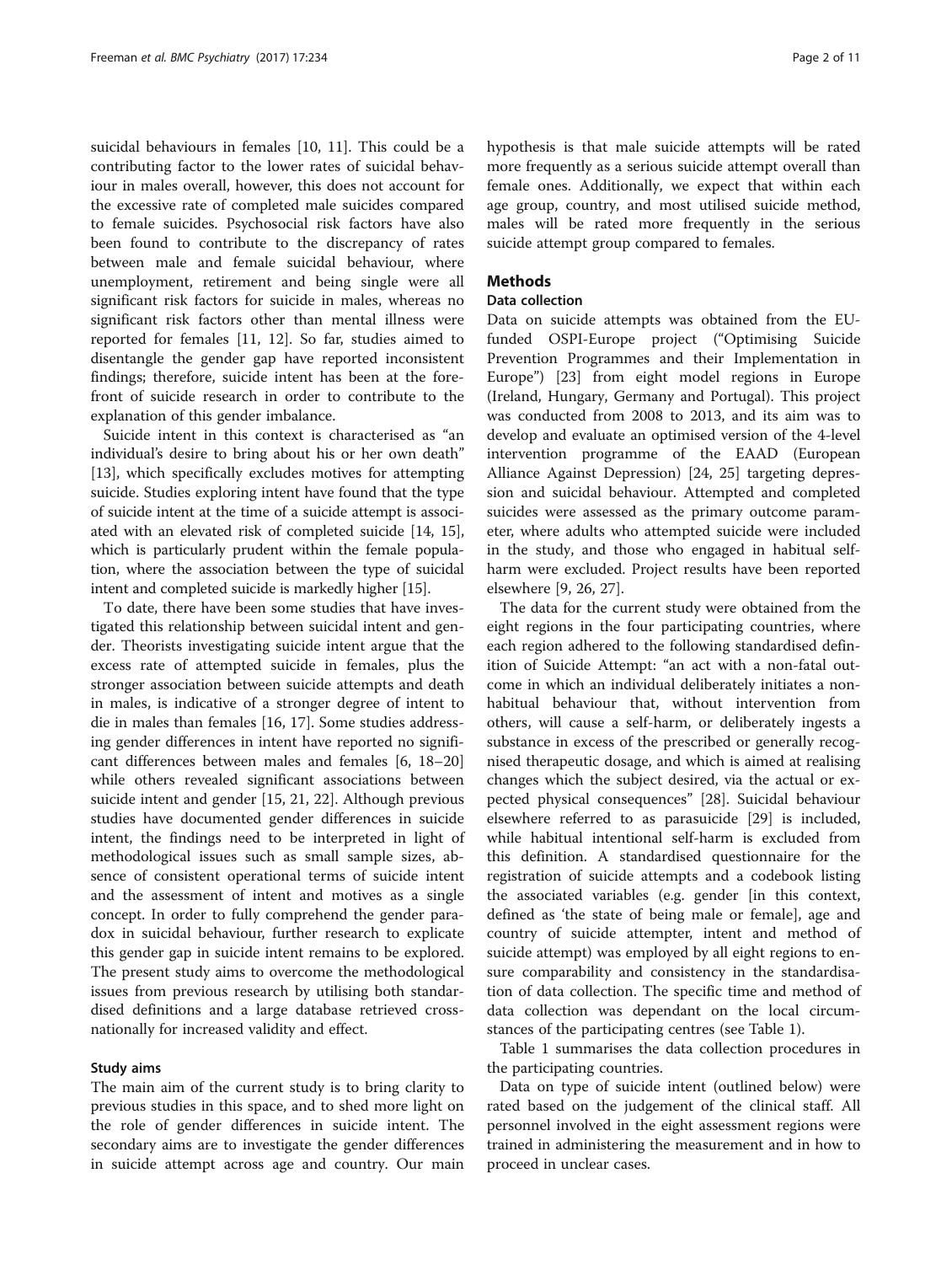<span id="page-2-0"></span>Table 1 The data collection procedures of the participating countries

| Country  | Data collection procedure                                                                                                                                                                                             |  |  |  |  |
|----------|-----------------------------------------------------------------------------------------------------------------------------------------------------------------------------------------------------------------------|--|--|--|--|
| Germany  | • Collection period: June 2008 to May 2011<br>• 2 centres registered the data via personal interviews of the<br>patients after suicide attempt<br>• 2 centres retrospectively assessed patient records                |  |  |  |  |
| Ireland  | • Collection period: April 2009 to March 2012<br>• Systematically registered cases of suicide attempts<br>presenting to two hospital emergency departments<br>• Data from retrospective assessment of patient records |  |  |  |  |
| Hungary  | • Collection period: January 2009 to December 2011<br>• Data from one hospital analyzed retrospective assessment<br>of patient records                                                                                |  |  |  |  |
| Portugal | • Collection period: April 2009 to March 2012<br>• Data from one hospital analyzed retrospective assessment<br>of patient records                                                                                     |  |  |  |  |

#### Definition of variables

Suicide intent was assessed as the dependent variable. The type of suicide intent was classified by a clinical staff member based on the nature of the suicide attempt using the Feuerlein Scale. The Feuerlein Scale [\[30](#page-10-0)] (see Fig. 1 for the format the scale had in the standardised questionnaire) is a categorical, non-ordinal based evaluation tool which was developed in order to classify different psychological intentions for suicidal acts based on the circumstances of the patients' suicidal act, and has four categories: 1) (non-habitual) Deliberate Self-Harm (DSH); 2) Parasuicidal Pause (SP)- refers to suicidal behaviour carried out mainly to escape from an unbearable situation/from problems; 3) Parasuicidal Gesture (SG) – refers to an appellative or manipulative suicidal act (and excludes ideas or threats without any action performed); and 4) Serious Suicide Attempt (SSA) – refers to suicidal behaviour carried out with a clear intent to die [[30\]](#page-10-0).

The following independent variables were also addressed: gender, age, country and method of suicide attempt.

For age, means and standard deviations were computed, and age groups were aggregated in order to compare the younger age group as the reference category (< 30 years) with a middle (30–45 years) and higher age group (> 45 years).

#### Data analyses

Gender differences in the distribution of suicide intent were tested for significance by using the  $\chi^2$ -test for twoby-four tables. These analyses were repeated, using the factors "country" and "age group" as strata. Standardized residuals were computed in order to identify those cells in the cross tables which added the most to the statistically significant results of the corresponding  $\chi^2$ -tests. The effect of age group on suicide intent within each gender was also analysed using  $\chi^2$ -tests. In addtion, a  $\chi^2$ analysis for suicide methods was calculated to identify types of suicide intent and their association with gender.

The hypothesis whether several independent variables (gender, age group, country) had a separate influence on the category of suicide intent regarding the frequency of suicide attempts was tested by running four stepwise binary logistic regressions. The binary dependent variable was each category of suicide intent (Deliberate self-harm:  $1 = Yes$ ;  $0 = No$ ; Parasuicidal Pause:  $1 = Yes$ ; 2 = No; Parasuicidal Gesture: 1 = Yes; 2 = No; Serious Suicide Attempt:  $1 = Yes; 2 = No$ . For quantifying the strength of associations between the independent variables and gender, odds ratios (OR) and the corresponding 95% confidence intervals (CI) were applied.

Moreover, in order to answer the question whether gender differences in suicide intent were age-dependent or not, a multinomial regression analysis was used to investigate the interaction of the factors "gender" and "age group" regarding suicide intent as a dependent variable.

The statistical tests were two-tailed and performed using the statistical software package for IBM SPSS Statistics 20™ for Windows (IBM, New York, USA). The significance level was set at .05.

#### Results

In total, 8189 suicide attempts were registered, however, the final sample consisted of 5212 subjects (63.65% of the complete OSPI-Europe sample), with 52.1% of the attempted suicides rated as a Serious Suicide Attempt (SSA), 20.6% as a Parasuidal Gesture (SG), 14.7% as a Parasuicidal Pause (SP) and 12.7% as Deliberate Self-Harm (DSH). 40.6% of the sample were males and 59.4% females, with a mean age of 39.16 years. Additionally, 25.0% of the sample were from Germany, 19.3% were

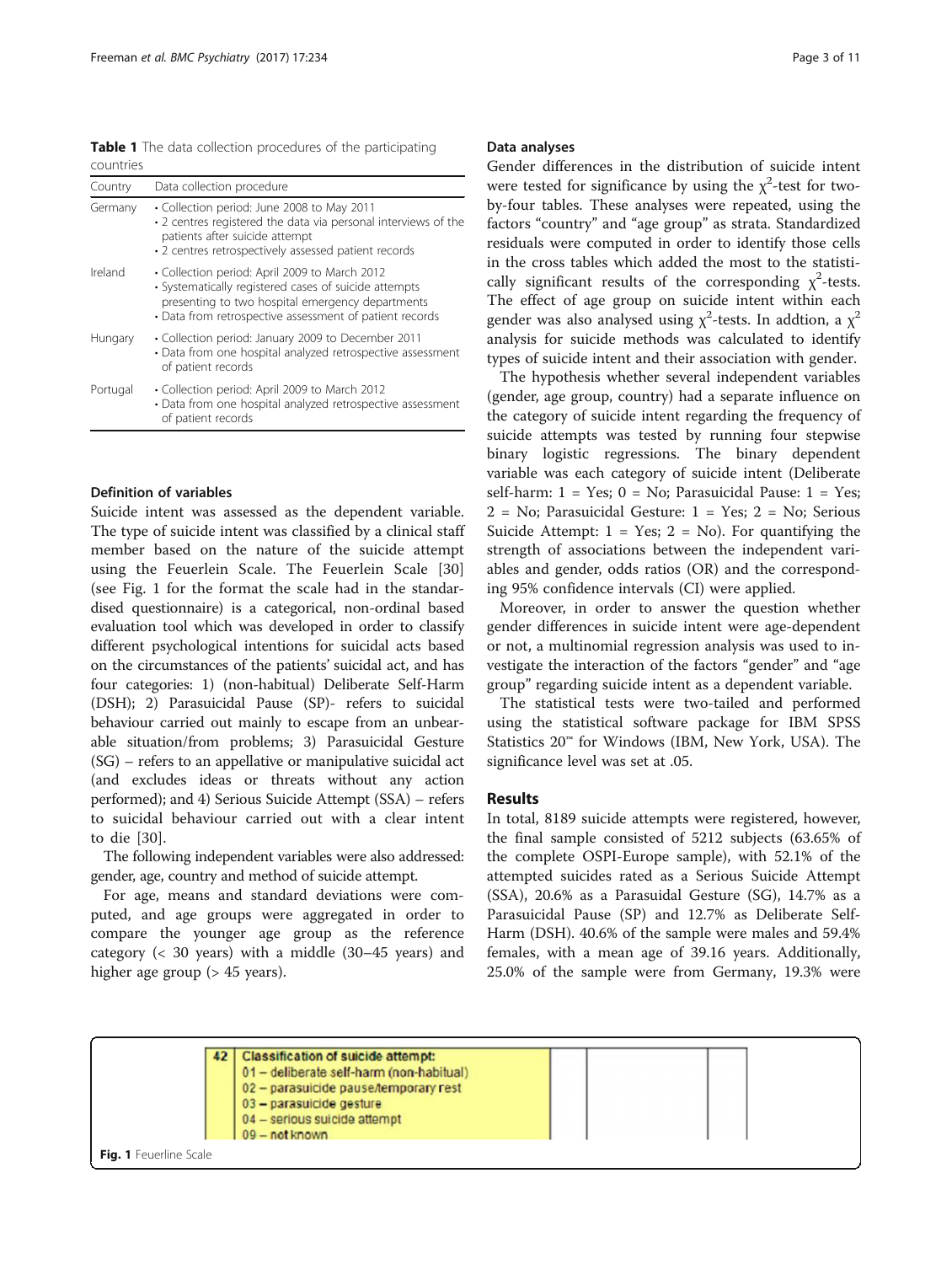recorded from Hungary, 29.5% from Ireland and 26.2% were from Portugal. 67.9% of the final sample attempted suicide by intentional drug overdose, 7.6% intentional self-poisoning by other means, and 3.5% by hanging.

#### Suicide intent and gender

The association between suicide intent and gender was statistically significant,  $X^2$  (3,  $N = 5212$ ) = 39.94;  $p < .001$ . According to the standardized residuals, SG and SSA contributed most to this significant difference: females were rated significantly more frequently in SP and SG than males, whereas SSA were rated significantly more often in males than females (see Table [2\)](#page-4-0). There was no significant difference in the frequency of suicide attempts rated as DSH between males and females.

#### Suicide intent, gender and age

Overall, there were no significant gender differences in age (mean age (S.D.) in males: 38.77 (16.17) years; mean age (S.D.) in females:  $39.42$  (17.51) years; Z = -0.52;  $p = 0.60$  (Mann-Whitney U test)). According to the Mann-Whitney U Tests, there was a significant difference in age between males and females in the DSH group, where the mean age for males was significantly higher than in females (39.93 > 36.99,  $p = 0.015$ ).

Within the youngest age group (<30 years), there was a significant association between SG and SSA with gender. In this age group, male suicide attempts were rated as SSA significantly more often than female suicide attempts, while SG were rated significantly more times for females than males. In the middle age group (30– 45 years), female suicide attempts were rated as SP and SG significantly more frequently than male suicide attempts, while male suicide attempts were rated as SSA significantly more than female suicide attempts. In the older age group (>45 years), female suicide attempts were rated as SG significantly more frequently than male suicide attempts, while male suicide attempts were rated as DSH significantly more than female suicide attempts.

A multinomial regression analysis was used to investigate the interaction of the variables "gender" and "age group", with suicide intent as the dependent variable. A significant interaction effect was obtained,  $X^2$  (6,  $n = 5212$ ) = 15.96;  $p = .014$ . This finding represents an age-dependency of gender differences in suicide intent.

## Suicide intent, gender and country

There was a statistically significant association between suicide intent and country both in males,  $X^2$  (9,  $N = 5212$ ) = 393.29;  $p < .001$ , and females,  $X^2 = (9, 1)$  $N = 5212$ ) = 700.64;  $p < .001$  [see Fig. [2](#page-5-0)]. Hungary,  $X^2$  $(3, N = 5212) = 14.66; p = .002$ , Ireland,  $X^2 = (3,$  $N = 5212$ ) = 12.21;  $p = .007$  and Portugal,  $X^2$  (3,  $N = 5212$  = 32.56;  $p < .001$ , all reported significant

differences between males and females in suicide intent. There was no significant difference between the genders in suicide intent in Germany ( $p = .37$ ). In Hungary, a significant difference between the genders was found in DSH and SP, where male suicide attempts were rated as DSH significantly more often than female suicide attempts, and female suicide attempts were rated as SP significantly more than male attempts. In Ireland and Portugal, significant differences in intent between males and females were reported, where female suicide attempts were rated significantly more frequently as SG and significantly less frequently as SSA than males.

#### Analyses for different suicide methods

In order to address the question of whether the method of suicide attempt plays a role in the association between suicide intent and gender, a Chi-square analysis was performed. In terms of the three most frequently used methods of suicide attempts (intentional drug overdose, intentional self-poisoning by other means, and hanging), there was only a significant difference in suicide intent and gender within the intentional drug overdose method  $(p = .0041)$ . Of those who chose this method, males were rated as SSA significantly more frequently and as DSH and SG significantly less frequently than females (see Table [3\)](#page-5-0).

#### Results of the binary logistic regression analyses

Table [4](#page-6-0) displays the results of the binary logistic regression analyses which investigated the impact of age, gender and country on each category of suicide intent. The analyses explained between 7.1–16.5% of the total variance which suggests that there are other confounding variables that account for the variance in suicide intent and gender.

If a patient was male, the odds that he was rated as a SSA significantly increased (OR = 1.93;  $p < .001$ ) while the odds for SP (OR = 0.55;  $p = .03$ ) and SG (OR = 0.61;  $p = .009$ ) significantly decreased. Compared to younger participants (< 30 years), the odds of people older than 45 years of age engaging in an act of DSH, or a SP significantly decreased (OR = 0.44;  $p$  < .001; OR = 0.7,  $p = .009$ ) whereas corresponding odds for a SSA significantly increased (OR = 1.88;  $p < .001$ ).

There was also a significant association between type of suicide intent and the variable "country" ( $p < .001$ ).

Compared to Portugal, the odds of Germans, Hungarians and Irish suicide attempts being rated as a SSA (OR = 2.95;  $p < .001$ ; OR = 1.32;  $p = .01$ ; OR = 2.32;  $p < .001$ , respectively) significantly increased, while the odds for suicide attempts being rated as DSH (OR =  $0.09$ ;  $p < .001$ ; OR = .35;  $p \ll 0.001$ ; OR = .24;  $p \ll 0.001$ , respectively) significantly decreased.

Further to this, the analysis also revealed a significant interaction effect between gender and age group in the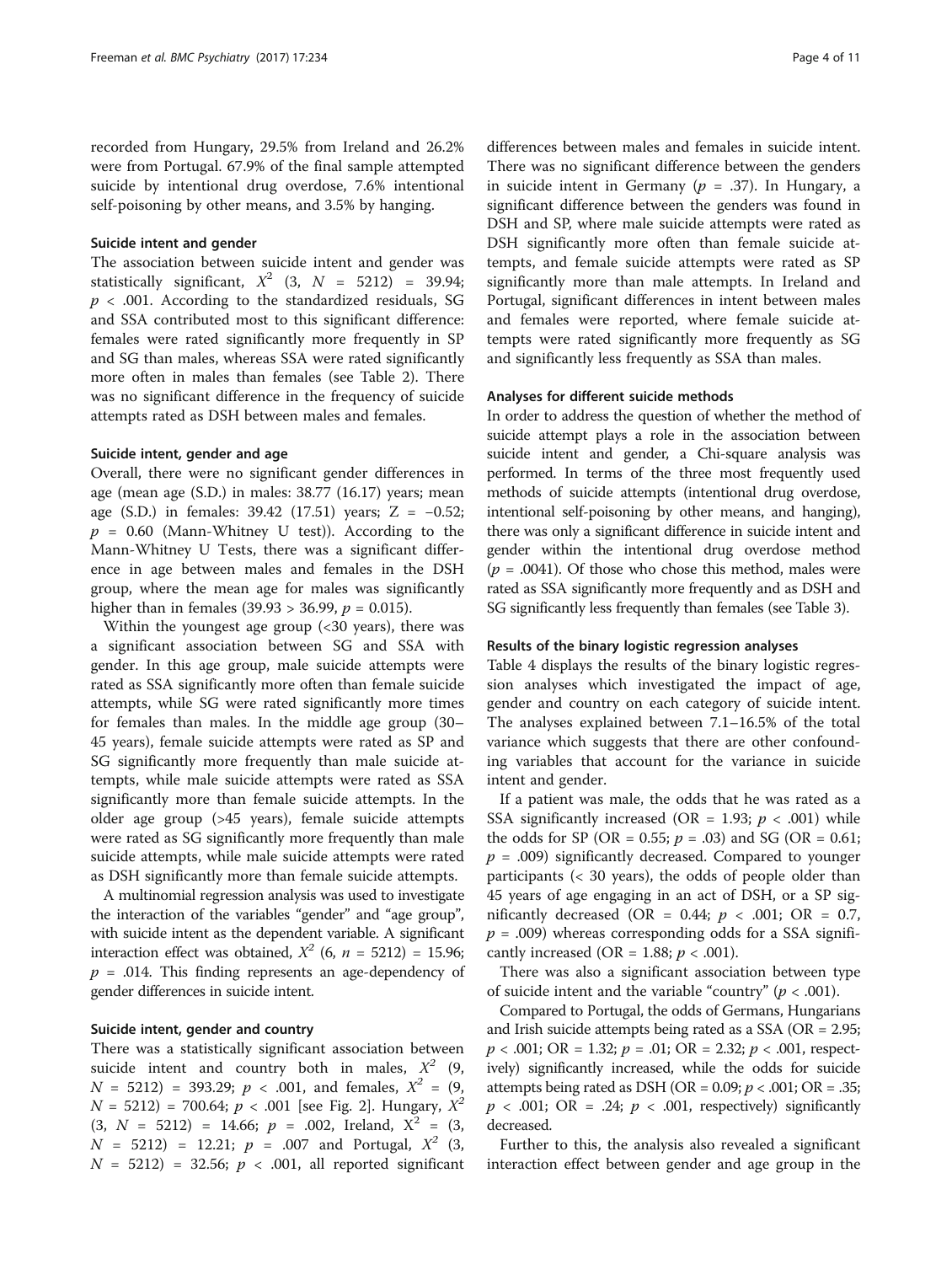<span id="page-4-0"></span>

|                                                     |                                                                                                                                                                                                                                                                                                         | Gender                                 | Deliberate Self-Harm<br>(DSH) [%](SR) | Para-suicidal Pause<br>(SP) [%](SR) | Para-suicidal Gesture<br>(SG) [%](SR) | Serious Suicide Attempt<br>(SSA) [%](SR) | p value                            | Total          |
|-----------------------------------------------------|---------------------------------------------------------------------------------------------------------------------------------------------------------------------------------------------------------------------------------------------------------------------------------------------------------|----------------------------------------|---------------------------------------|-------------------------------------|---------------------------------------|------------------------------------------|------------------------------------|----------------|
| Gender ( $n = 5212$ )                               |                                                                                                                                                                                                                                                                                                         | Male                                   | 260 [12.3%]                           | 281 [13.3%]*                        | 367 [17.4%]***                        | 1206 [57%] ***                           | $\sim 0.001$ <sup>a</sup>          | 2114           |
|                                                     |                                                                                                                                                                                                                                                                                                         | $\Omega$<br>Femal                      | 402 [13%]                             | 484 [15.6%]                         | 705 [22.8%]                           | 1507 [48.6%]                             |                                    | 3098           |
| Country                                             | Germany $(n = 1306)$                                                                                                                                                                                                                                                                                    | Male                                   | 16 [2.9%]                             | 56 [10.2%]                          | 112 [20.4%]                           | 366 [66.5%]                              | $=37a$                             | 550            |
|                                                     |                                                                                                                                                                                                                                                                                                         | Female                                 | 23 [3%]                               | 97 [12.8%]                          | 165 [21.8%]                           | 471 [62.3%]                              |                                    | 756            |
|                                                     | Hungary $(n = 1004)$                                                                                                                                                                                                                                                                                    | Male                                   | 78 [18.1%]***                         | 146 [33.8%]**                       | 19 [4.4%]                             | 189 [43.8%]                              | $= .002^a$                         | 432            |
|                                                     |                                                                                                                                                                                                                                                                                                         | Female                                 | 61 [10.7%]***                         | 241 [42.1%]**                       | 20 [3.5%]                             | 250 [43.7%]                              |                                    | 572            |
|                                                     | Ireland ( $n = 1537$ )                                                                                                                                                                                                                                                                                  | Male                                   | 57 [7.9%]                             | 57 [7.9%]                           | 166 [22.9%]**                         | 446 [61.4%]**                            | $-6007$<br>$\overline{\mathbf{I}}$ | 726            |
|                                                     |                                                                                                                                                                                                                                                                                                         | Female                                 | 73 [9%]                               | 62 [7.6%]                           | 243 [30%]**                           | 433 [53.4%]**                            |                                    | $\overline{5}$ |
|                                                     | Portugal $(n = 1365)$                                                                                                                                                                                                                                                                                   | Male                                   | 109 [26.8%]                           | 22 [5.4%]*                          | 70 [17.2%]***                         | 205 [50.5%]***                           | $\leq .001^\text{a}$               | 406            |
|                                                     |                                                                                                                                                                                                                                                                                                         | $\mathbf{\Omega}$<br>Femal             | 245 [25.5%]                           | 84 [8.8%]*                          | 277 [28.9%] ***                       | 353 [36.8%]***                           |                                    | 959            |
| Age Group                                           | $(20 \text{ years} (n = 1810))$                                                                                                                                                                                                                                                                         | Male                                   | 81 [11.1%]                            | 92 [12.6%]                          | 161 [22.1%]*                          | 394 [54.1%]***                           | $= .005^a$                         | 728            |
|                                                     |                                                                                                                                                                                                                                                                                                         | $\Omega$<br>Femal                      | 149 [13.8%]                           | 156 [14.4%]                         | 284 [26.2%]*                          | 493 [45.6%]***                           |                                    | 1082           |
|                                                     | 30-45 years ( $n = 1695$ )                                                                                                                                                                                                                                                                              | Male                                   | 95 [13.2%] <sup>+</sup>               | $103$ [14.3%]*                      | 113 [15.7%]**                         | 410 [56.9%]***                           | < 0.001 <sup>a</sup>               | 721            |
|                                                     |                                                                                                                                                                                                                                                                                                         | $\mathbf{\underline{\omega}}$<br>Femal | 160 [16.4%] <sup>+</sup>              | $177$ [18.2%]*                      | 208 [21.4%]**                         | 429 [44%] ***                            |                                    | 974            |
|                                                     | $>45$ years ( $n = 1707$ )                                                                                                                                                                                                                                                                              | Male                                   | 84 [12.6%]*                           | 86 [12.9%]                          | 93 [14%] **                           | 402 [60.5%]                              | < 001 <sup>a</sup>                 | 665            |
|                                                     |                                                                                                                                                                                                                                                                                                         | Female                                 | 93 [8.9%]*                            | 51 [14.5%]                          | 213 [20.4%]**                         | 585 [56.1%]                              |                                    | 1042           |
| "According to the results of a X <sup>2</sup> -test | M arithmetic means, n sample size, p significance level, SD standard deviation, sr standardized residual<br>Included cases refer to persons with valid gender data who had not changed their gender<br>$+p < 0.10; *p < 0.5; * *p < 0.01$ , $m \geq 0.001$ (refers to the p values of the cross-tables) |                                        |                                       |                                     |                                       |                                          |                                    |                |
|                                                     |                                                                                                                                                                                                                                                                                                         |                                        |                                       |                                     |                                       |                                          |                                    |                |

Table 2 Types of suicide intent and their association with gender, countries and age Table 2 Types of suicide intent and their association with gender, countries and age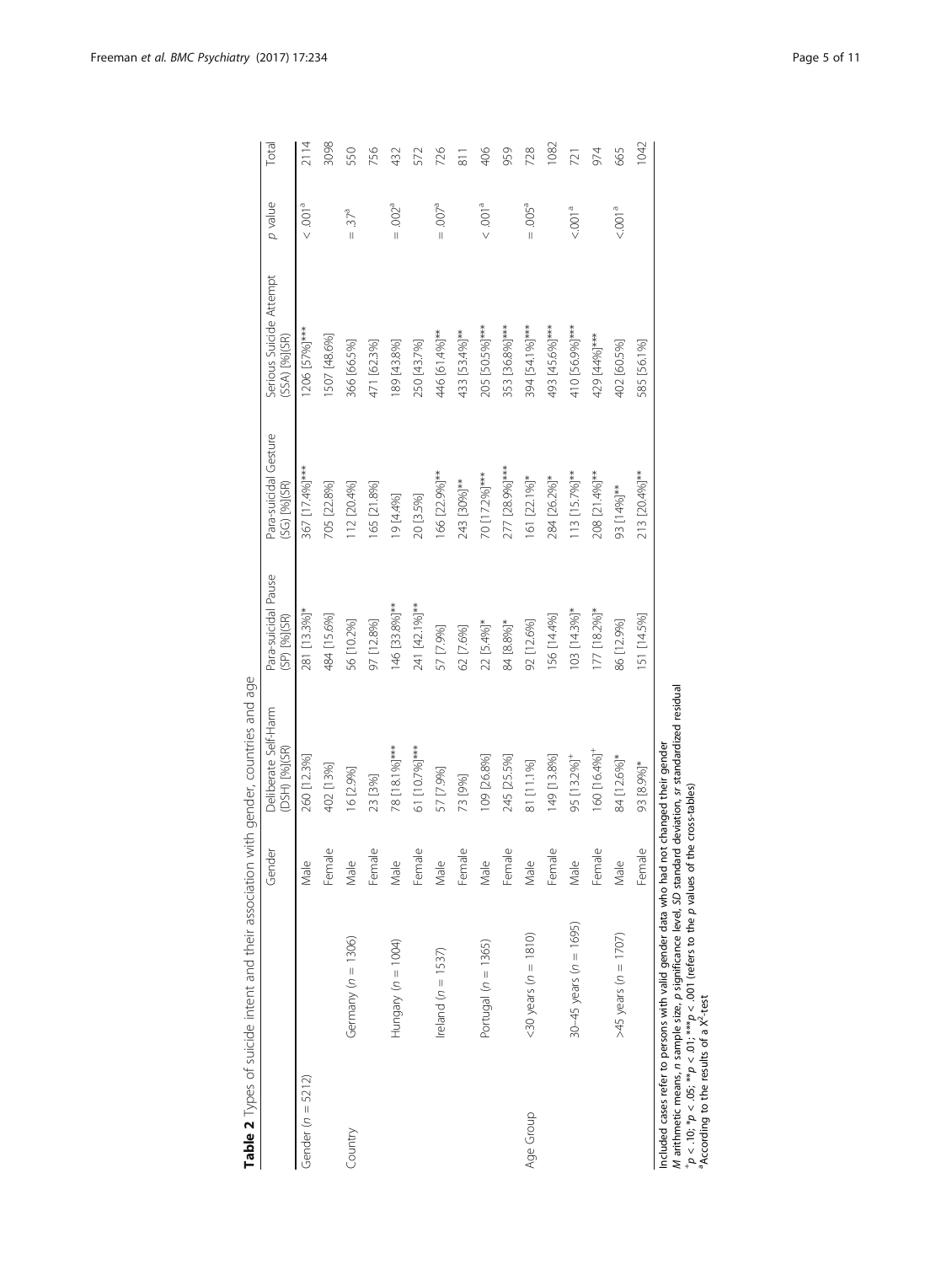<span id="page-5-0"></span>

categories of DSH ( $p < .001$ ) and SSA ( $p = .03$ ), and also a significant interaction between gender and country in the SG ( $p = .009$ ) and SSA ( $p = .02$ ) category.

## **Discussion**

## General findings

The main aim of the current study was to examine gender differences in suicide intent in a large European crossnational sample, and to explore whether gender differences exist across age, country and suicide method. The results support the hypothesis that males would demonstrate a higher frequency of Serious Suicide Attempts (SSA) than females. In line with our other hypotheses, our results showed a significant gender difference between age groups for suicide intent, where in all age groups male suicide attempts were rated significantly more frequently as SSA compared to females. However, in the oldest age group, male suicide attempts were rated as Deliberate Self-Harm (DSH) significantly more times than female attempts. The hypothesis that male attempts would be rated

as SSA more frequently than females within each country was supported in Portugal and Ireland, however, there were no significant differences in Germany and Hungary. Finally, our results confirmed the prediction that within the most utilised method of attempted suicide, in our case - intentional drug overdose, male suicide attempts would be rated as SSA more frequently than females.

The regression analyses revealed that suicide attempts of older people (>45 years) were more likely to be rated as a SSA compared to younger people, and younger people were more likely to be rated in the DSH and SP group than older people.

## Are there gender differences in intent?

The overall finding, that male attempts were rated as SSA more often than females, is in line with other studies that found females to have a less serious intent to die than males [[15, 18](#page-9-0), [31, 32](#page-10-0)] despite other findings illustrating no difference in suicide intent between males and females [\[6](#page-9-0), [19](#page-9-0), [33](#page-10-0)].

|                                                        |        |                                                    | $\sim$                              |                                           |                                                       |                   |       |
|--------------------------------------------------------|--------|----------------------------------------------------|-------------------------------------|-------------------------------------------|-------------------------------------------------------|-------------------|-------|
|                                                        | Gender | Non-Habitual Deliberate<br>Self-Harm (DSH) [%](SR) | Para-suicidal Pause<br>(SP) [%](SR) | Para-suicidal Gesture<br>$(SG)$ $[%](SR)$ | Serious Suicide Attempt P value<br>$(SSA)$ $[\%](SR)$ |                   | Total |
| Intentional drug<br>overdose $n = 3542$                | Male   | 116 [9.5%]*                                        | 210 [17.3%]                         | 239 [19.7%]*                              | 650 [53.5%]**                                         | .004 <sup>a</sup> | 1215  |
|                                                        | Female | 275 [11.8%]*                                       | 404 [17.4%]                         | 537 [23.1%]*                              | 1111 [47.7%]**                                        |                   | 2327  |
| Intentional self-poisoning<br>by other means $n = 395$ | Male   | 18 [8.7%]                                          | 21 [10.1%]                          | 40 [19.2%]                                | 129 [62.0%]                                           | .403 <sup>a</sup> | 208   |
|                                                        | Female | 12 [6.4%]                                          | 22 [11.8%]                          | 47 [25.1%]                                | 106 [56.7%]                                           |                   | 187   |
| Hanging $n = 181$                                      | Male   | $2$ [1.6%]                                         | 10 [7.9%]                           | 13 [10.2%]                                | 102 [80.3%]                                           | $.944^{\circ}$    | 127   |
|                                                        | Female | $1$ [1.9%]                                         | 3 [5.6%]                            | 5 [9.3%]                                  | 45 [83.3%]                                            |                   | 54    |

Included cases refer to persons with valid gender data who had not changed their gender

 $p$  significance level, SR standardized residual

 $p^+p < .10$ ; \* $p < .05$ ; \*\* $p < .01$ ; \*\*\* $p < .001$ 

According to the results of a  $X^2$ -test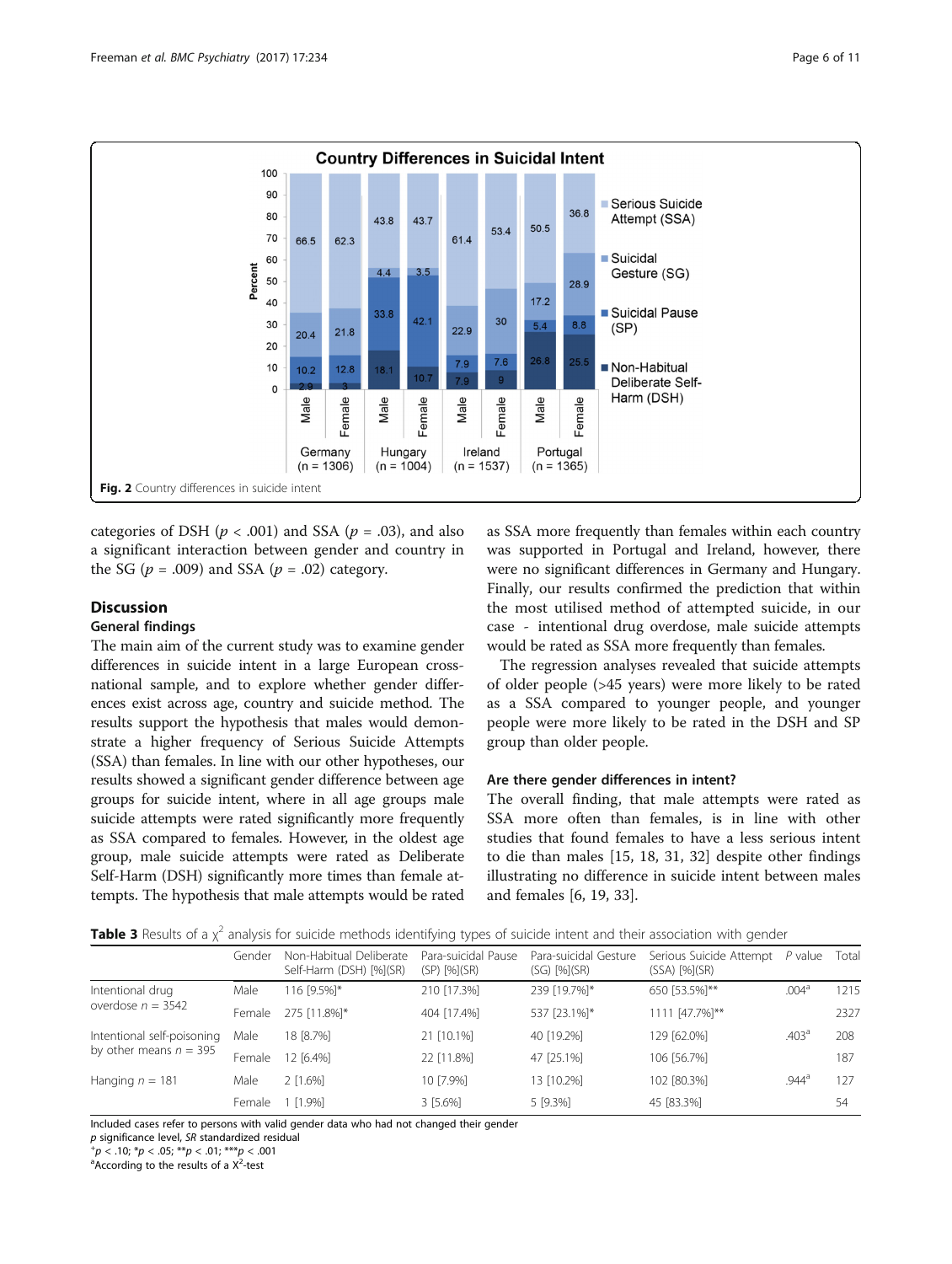<span id="page-6-0"></span>Table 4 Results for binary logistic regression analyses of variables influencing the type of suicide intent according to the Feuerlein Scale

| Type of suicide intent             | Independent variables    | Odds ratio (OR)                | 95% CI for the OR        | $\overline{p}$ | Nakelkerke's $R^2$             |
|------------------------------------|--------------------------|--------------------------------|--------------------------|----------------|--------------------------------|
| Non-habitual deliberate self- harm | Male gender <sup>a</sup> | .78                            | $.53 - 1.15$             | $p = 0.21$     | .14                            |
|                                    | Age groupb               | —                              |                          | p < .001       | —                              |
|                                    | - 30-45 years            | .89                            | $.69 - 1.16$             | $p = 0.39$     |                                |
|                                    | $-$ >45 years            | .44                            | $.33 - .59$              | p < .001       | -                              |
|                                    | Country <sup>c</sup>     |                                |                          | p < .001       |                                |
|                                    | - Germany                | .09                            | $.06 - .14$              | p < .001       |                                |
|                                    | - Hungary                | .35                            | $.26 - .47$              | p < .001       |                                |
|                                    | - Ireland                | .24                            | $.18 - .32$              | p < .001       |                                |
|                                    | Gender X Age Group       | —                              |                          | p < .001       |                                |
|                                    | Gender X Country         | $\qquad \qquad \longleftarrow$ |                          | $p = .07$      |                                |
| Parasuicidal pause                 | Male gender <sup>a</sup> | .55                            | $.31 - .96$              | $p = .03$      | .165                           |
|                                    | Age groupb               | $\overline{\phantom{0}}$       |                          | $p = .003$     |                                |
|                                    | - 30-45 years            | 1.07                           | $.83 - 1.38$             | $p = .61$      |                                |
|                                    | $-$ >45 years            | $.7\,$                         | $.54 - .92$              | $p = .009$     |                                |
|                                    | Country <sup>c</sup>     | $\qquad \qquad$                |                          | p < .001       |                                |
|                                    | - Germany                | 1.54                           | $1.13 - 2.11$            | $p = .006$     |                                |
|                                    | - Hungary                | 7.77                           | $5.87 - 10.28$           | p < .001       |                                |
|                                    | - Ireland                | .81                            | $.57 - 1.15$             | $p = .24$      |                                |
|                                    | Gender X Age Group       |                                |                          | $p = .23$      | $\qquad \qquad \longleftarrow$ |
|                                    | Gender X Country         | $\overline{\phantom{0}}$       |                          | $p = .179$     | $\overline{\phantom{0}}$       |
| Parasuicidal gesture               | Male gender <sup>a</sup> | .61                            | $.42 - .88$              | $p = .009$     | .098                           |
|                                    | Age groupb               | -                              |                          | $p = .172$     | $\overline{\phantom{0}}$       |
|                                    | - 30-45 years            | .83                            | $.67 - 1.03$             | $p = .09$      |                                |
|                                    | $-$ >45 years            | .85                            | $.68 - 1.05$             | $p = .13$      |                                |
|                                    | Country <sup>c</sup>     | $\qquad \qquad -$              | $\overline{\phantom{0}}$ | p < .001       | $\overline{\phantom{0}}$       |
|                                    | - Germany                | .67                            | $.54 - .84$              | p < .001       |                                |
|                                    | - Hungary                | .09                            | $.054 - .84$             | p < .001       |                                |
|                                    | - Ireland                | .99                            | $.80 - 1.232$            | $p = .95$      |                                |
|                                    | Gender X Age Group       |                                |                          | $p = .20$      |                                |
|                                    | Gender X Country         |                                |                          | $p = .009$     |                                |
| Serious suicide attempt            | Male gender <sup>a</sup> | 1.93                           | $1.42 - 2.62$            | p < .001       | .071                           |
|                                    | Age groupb               |                                |                          | p < .001       |                                |
|                                    | - 30-45 years            | 1.14                           | $0.95 - 1.36$            | $p = .17$      |                                |
|                                    | $-$ >45 years            | 1.88                           | $1.56 - 2.26$            | p < .001       |                                |
|                                    | Country <sup>c</sup>     |                                |                          | p < .001       |                                |
|                                    | - Germany                | 2.95                           | $2.41 - 3.6$             | p < .001       |                                |
|                                    | - Hungary                | 1.32                           | $1.07 - 1.64$            | $p = .01$      |                                |
|                                    | - Ireland                | 2.32                           | $1.9 - 2.84$             | p < .001       |                                |
|                                    | Gender X Age Group       |                                |                          | $p = .03$      |                                |
|                                    | Gender X Country         |                                |                          | $p = .02$      |                                |

CI confidence interval, p significance level,  $R^2$  proportion of explained variance regarding the logistic regression model

<sup>a</sup>Reference category: female<br><sup>b</sup>Reference category: Younger Age

<sup>c</sup>Reference category: Portugal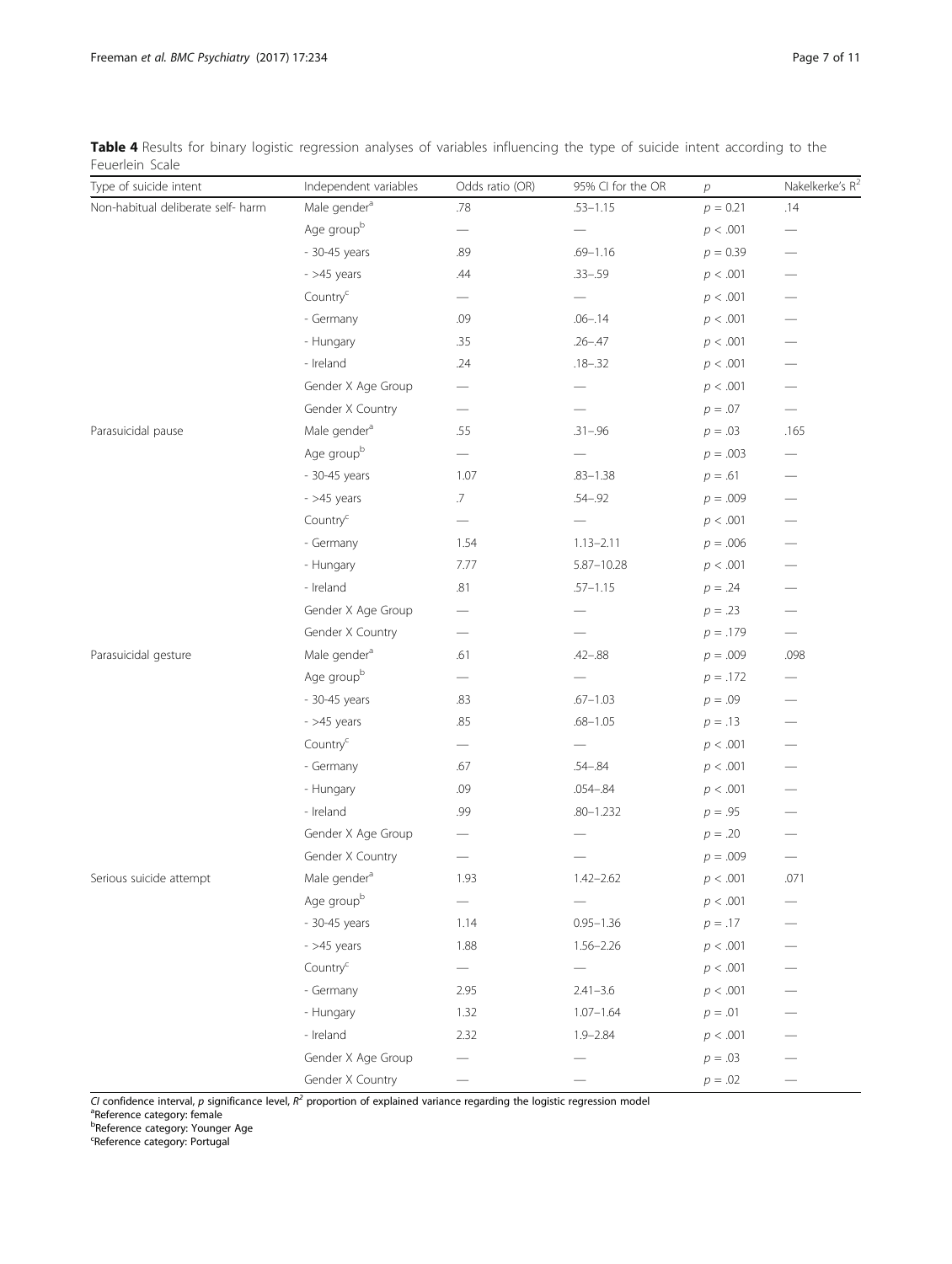### Are gender differences in intent dependent on age?

The association between suicide intent and age, which was found in previous studies [\[14](#page-9-0), [15,](#page-9-0) [34](#page-10-0)] was not supported in the current study. In contrast with the results of previous studies that reported that young females had a significantly higher level of suicide intent than young males [\[35\]](#page-10-0), in the present study, the proportion of young males (<30 years) rated as SSA was significantly higher than the young females. Further to this, previous studies have reported the lower age of females at the time of suicide attempt as a general trend [[22,](#page-9-0) [36, 37\]](#page-10-0) which was not confirmed in this study.

#### Are gender differences dependent on country?

In support of previous studies [\[38](#page-10-0)–[40\]](#page-10-0), a significant gender difference in suicidal intent across countries was revealed. Hungary, Ireland and Portugal reported significant differences between males and females in suicide intent, whereas no significant differences were reported for Germany. Current findings however contradict those of Hjelmeland et al. [\[31](#page-10-0), [41\]](#page-10-0) whose results of a crosscultural study on suicide intent found that there were no gender differences in intent and country. Hjelmeland's [[41\]](#page-10-0) findings however, support the current findings from Germany, which suggests that suicide intent is posited to be similar for both genders.

## Are gender differences in intent dependent on method of suicide attempt?

In terms of the association between type of suicide intent and gender among different suicide methods, results illustrated that for suicide intent, SSA was rated significantly more frequently in males than females in the most frequently used method of attempted suicide (intentional drug overdose,  $N = 3542$ , 67.9% of patients). This finding propounds that even within the same method of attempted suicide, in this case, intentional drug overdose, males show a stronger intent to die than females. This finding is in line with a recent study of over four thousand self-harm cases, which reported a significant association between higher estimated median suicide intent scores with male gender, self-poisoning, multiple methods of self-harm, use of gas, use of alcohol and dangerous methods of self-harm [[42\]](#page-10-0). Thus, it can be inferred that irrespective of the method of self-harm, male suicide attempts tend to be more serious than female suicide attempts.

#### Why are there gender differences in suicide intent?

The results presented above support previous evidence showing that males have a higher intent to die than females. This evokes questions as to why this would be the case. Some theorists contend that females attempt suicide earlier in the evolution of psychiatric morbidity than males, which might represent less of an intention to die, and more a desire to communicate distress or change their social environment [\[21](#page-9-0), [22](#page-9-0)]. Another theory suggests that because males have a higher intent to die than females, females may be more reluctant to perform a SSA because it is considered 'masculine' [[6\]](#page-9-0). These gender-specific beliefs and attitudes towards self-harm may contribute to the explanation of young men's low rates of suicidal behaviour and their high rates of suicide mortality [[43](#page-10-0)], however, more research needs to be conducted in this area in order to develop concrete theories to support prevention efforts.

#### The value of and barriers to measuring suicide intent

The concept of intent is a critical component in the clinical appraisal of suicide attempts, as it distinguishes between acts of deliberate and accidental self-harm. Many studies have assessed the value of measuring suicide intent for screening purposes and for its use in assessing future suicide risk, as the type of suicide intent has been associated with future suicide attempts [[44, 45](#page-10-0)]. Therefore, the measurement of suicide intent may be particularly useful in the assessment of shortterm suicide risk [[46\]](#page-10-0).

There are several measures to assess suicide intent, where Beck's Suicide Intent Scale represents the most widely used one [[47\]](#page-10-0), however, the Feuerlein Scale [\[30](#page-10-0)], the five-point ordinal scale developed by Dorpat and Boswell [\[48](#page-10-0)] and other intent assessment instruments highlight the variability in the empirical measurement, nomenclature and analysis of suicide intent, and this lack of consistency and standardisation impedes future research related to the measurement of suicide risk and outcome [[13](#page-9-0)]. Moreover, notwithstanding the clinical importance of assessing suicide intent, emergency department personnel often do not document suicide intent at all [\[49](#page-10-0)], despite national guidelines and policy initiatives recommending that psychosocial assessments (which include measuring suicide intent) must be undertaken after every self-harm presentation [\[50](#page-10-0)]. It is recommended that a standardised measurement for suicide intent is implemented in clinical settings in order to develop and effectively manage the treatment of patients at risk of suicide.

## Strengths and weaknesses

Although care was taken in the systematic collection of the data in all participating countries, in some regions, data was collected by proxy as well as self-report. The judgement about the suicide intent of the presenting cases was made by clinical staff based on the available information on the suicide attempt, and therefore was not self-report, which is suggested to be a more reliable method of measurement. Furthermore, only part of the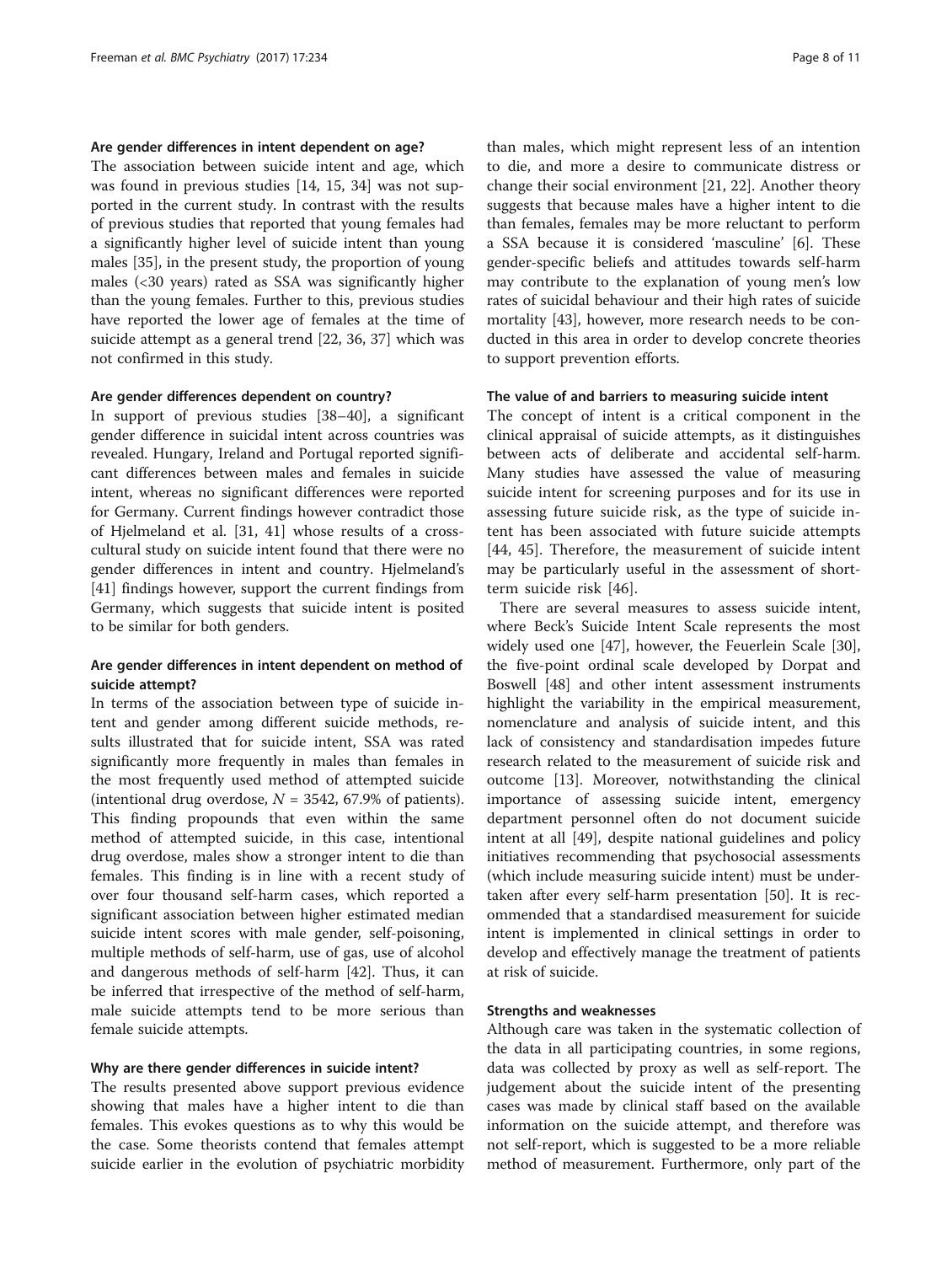overall data on suicide attempts available from the OSPI-Europe database of suicide attempts contained information on suicide intent. This led to an overall reduced sample size when compared to the total number of cases. Finally, due to the complexity of suicide intent, categorizing suicide intent with the Feuerlein Scale may not be a sufficiently precise categorization to detect gender differences. A methodological strength of the current study is the sample size ( $n = 5212$ ), which increased the validity and power of the findings. Furthermore, compared to other cross-national studies, there was no variation in the definition used for selecting the samples of patients to be included in the study and a standardised assessment instrument was also utilised.

## Implications for future research and practice

In the current study, the previously reported gender differences between males and females in suicide intent were confirmed. However, remaining ambiguities call for further studies to include the variable 'gender' when conducting research on suicide. In order to reach a better understanding of the association between gender and suicide intent, cross-national studies to confirm or reject the transferability of the present findings and studies exploring the reasons for varying levels of suicide intent between males and females is needed. Nevertheless, in consideration of studies reporting gender differences in suicide intent, it seems reasonable to tailor prevention and intervention strategies to target gender-specific aspects. For instance, it would be justified to design an awareness campaign specifically targeting men, as our findings confirm that male suicide attempts are in general more serious than female attempts. Furthermore, given that female suicide attempts are more likely to be rated as Parasuicidal Pauses and Parasuicidal Gestures, it would be clinical valuable to specifically target at-risk females with low-level psychoeducational intervention, in order to help them communicate their distress more effectively.

In terms of the implications for age, the outcomes of the present study support the notion that age may impact on the level of suicide intent. Therefore, it is recommended that considering age in the assessment of suicide attempts is an important factor in the study of suicidal behaviour, as our findings show that specific ages for each gender are deemed to be more "vulnerable" to different levels of suicide intent and should be the focus of suicide prevention strategies.

The differences between countries regarding the association between gender and type of suicide intent that is presented here expose potential cross-cultural differences, which may have possible implications for the transferability of interventions. Further to this, the outcome that cultural influences play an important role in the gender paradox of suicidal behaviour has significant implications for research and for public policy makers.

The other finding from the current study which shows that even within the most frequently used method of attempted suicide, males report a higher level of suicide intent than females, also has significant implications for prevention efforts. Mental health promotion initiatives, such as public health strategies, should target "at-risk" groups, which may contribute to reducing suicide in general, but also to narrowing the gender imbalance in suicidal behaviours.

## Conclusion

The findings presented here have clinical and practical implications which may guide future practice such as assisting national policy makers and health services in identifying vulnerable groups. In terms of assessment and intervention strategies, the use of a validated and reliable instrument to the assess level of suicide intent is likely to be beneficial to use in assessments in clinical practice to help guide and manage treatment strategies, and may also serve as a valuable basis to assess the future risk of the patient. Further insight into this area is the first step to understanding the meaning that these suicidal patients ascribe to their suicidal behaviour. Finally, our findings also shed some light on the gender paradox that exists in the incidence of suicide attempts and completed suicides by identifying the complex differences in suicide intent between males and females who attempt suicide. Considering the gender differences in suicidal intent highlighted by the study, targeted preventive interventions are warranted.

#### **Abbreviations**

DSH: Non-habitual deliberate self-harm; EAAD: European alliance against depression; OSPI Europe: Optimising Suicide Prevention Programmes and their Implementation in Europe; SG: Parasuicidal gesture; SP: Parasuicidal pause; SSA: Serious suicide attempt

#### Acknowledgements

The research leading to these results has received funding from the People Programme (Marie Curie Actions) of the European Union's Seventh Framework Programme FP7/2007 – 2013 under REA grant agreement n° 316795. The data assessment was conducted within the OSPI-Europe project, which is a collaborative research project funded by the European Community's Seventh Framework Programme (FP7/2007-2013) under Grant Agreement N° 223138.

#### Funding

The research leading to these results received funding from the People Programme (Marie Curie Actions) of the European Union's Seventh Framework Programme FP7/2007–2013 under REA grant agreement n° 316,795. The data assessment was conducted within the OSPI-Europe project, which is a collaborative research project funded by the European Community's Seventh Framework Programme (FP7/2007–2013) under Grant Agreement N° 223,138.

#### Availability of data and materials

The datasets used and/or analysed during the current study are available from the corresponding author on reasonable request.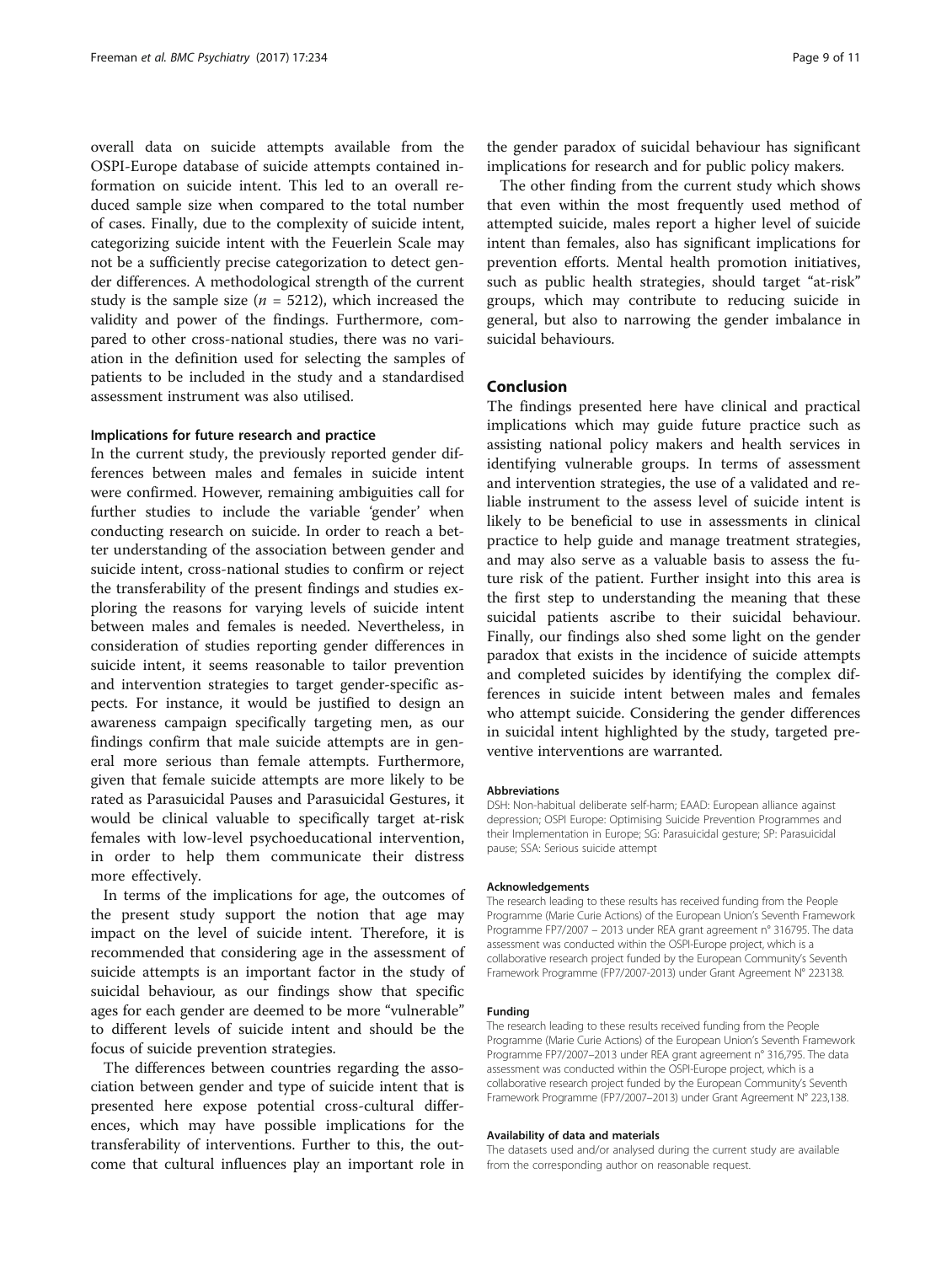#### <span id="page-9-0"></span>Authors' contributions

AF received a Marie Curie fellowship from the European Commission in order to conduct the research. UH, CRK and AF conceived the study, with AE, RG, AS and UH contributing to the data collection within their regions. AF and RM analysed and interpreted the data. AF drafted the paper and EK and the remainder of the authors made substantial contributions to the manuscript. All authors approved the final manuscript.

#### Authors' information

Not Applicable.

#### Ethics approval and consent to participate

We can confirm that the manuscript does not contain clinical studies; however, patient data was obtained with the consent of local ethics committees, and therefore the study has been performed in accordance with the ethical standards laid down in the 1964 Declaration of Helsinki and its later amendments.

The OSPI-Europe research project was executed in accordance with the principles laid down in the Helsinki declaration (2000). The OSPI-Europe interventions took place in Germany, Hungary, Ireland and Portugal. Each country had an intervention and a comparison/control site. Each of the four research teams sought ethical review and gained approval from the relevant bodies in each country: Ethics Commission of the Medical Faculty, University of Leipzig, Germany (refs. 248–2007 and 140–2009-06072009); Semmelweis University Regional and Institutional Committee of Science and Research Ethics, Hungary (ref. TUKEB 149/2009), Ethics Research Committee of the Mid-West Regional Hospital, Limerick City and County, Ireland (no reference number, letter of approval dated 25/06/2009) and Clinical Research Ethics Committee, Merlin Park University Hospital, Galway City and County, Ireland (ref. C.A. 271); and the Ethical Committee of the Faculty of Medical Sciences, New University of Lisbon, Portugal (ref. CE/DP/7–2009). For the assessment of suicide attempts through patient records (Hungary, Portugal, partly Germany) or a routine procedure (Ireland) neither written nor verbal consent of patients was obtained. In case of interview participation, written informed consent was not obtained in order to not overwhelm the patients after suicide attempt with information and documentation. Informed verbal consent was obtained at the beginning of the interview by trained staff. A filled-out interview protocol functioned as documentation of participant consent. The ethics committee of each of the participating intervention regions approved this procedure prior to initiating the study.

#### Consent for publication

Not Applicable.

#### Competing interests

The authors declare that they have no competing interests.

#### Publisher's Note

Springer Nature remains neutral with regard to jurisdictional claims in published maps and institutional affiliations.

#### Author details

<sup>1</sup> Klinik und Poliklinik für Psychiatrie und Psychotherapie der Universität Leipzig, Semmelweisstraße 10, Haus 13, 04103 Leipzig, Germany. <sup>2</sup>Semmelweis University, Budapest, Hungary. <sup>3</sup>New University of Lisbon, Lisbon, Portugal. <sup>4</sup>National Suicide Research Foundation & Department of Epidemiology and Public Health, University College Cork, Cork, Ireland. <sup>5</sup>Forschungszentrum Depression der Stiftung Deutsche Depressionshilfe, Leipzig, Germany.

#### Received: 8 March 2017 Accepted: 22 June 2017 Published online: 29 June 2017

#### References

- 1. Lozano R, Naghavi M, Foreman K, Lim S, Shibuya K, Aboyans V, et al. Global and regional mortality from 235 causes of death for 20 age groups in 1990 and 2010: a systematic analysis for the Global Burden of Disease Study. 2010. Lancet. 2012;380:2095–128.
- 2. Eurostat. Death due to suicide (1999–2010). [http://ec.europa.eu/eurostat/](http://ec.europa.eu/eurostat/statistics-explained/index.php/Causes_of_death_statistics) [statistics-explained/index.php/Causes\\_of\\_death\\_statistics.](http://ec.europa.eu/eurostat/statistics-explained/index.php/Causes_of_death_statistics) Accessed 21 Sept 2014.
- 3. OECD iLibrary. Economic, Envieronmental and social statistics. [http://www.](http://www.oecd-ilibrary.org/sites/factbook-2014-99-en/index.html?contentType=&itemId=%2Fcontent%2Fchapter%2Ffactbook-2014-99-en&mimeType=text%2Fhtml&containerItemId=%2Fcontent%2Fserial%2F18147364&accessItemIds=) [oecd-ilibrary.org/sites/factbook-2014-99-en/index.html?contentType=](http://www.oecd-ilibrary.org/sites/factbook-2014-99-en/index.html?contentType=&itemId=%2Fcontent%2Fchapter%2Ffactbook-2014-99-en&mimeType=text%2Fhtml&containerItemId=%2Fcontent%2Fserial%2F18147364&accessItemIds=) [&itemId=%2Fcontent%2Fchapter%2Ffactbook-2014-99-en&mimeType=](http://www.oecd-ilibrary.org/sites/factbook-2014-99-en/index.html?contentType=&itemId=%2Fcontent%2Fchapter%2Ffactbook-2014-99-en&mimeType=text%2Fhtml&containerItemId=%2Fcontent%2Fserial%2F18147364&accessItemIds=) [text%2Fhtml&containerItemId=%2Fcontent%2Fserial%2F18147364&](http://www.oecd-ilibrary.org/sites/factbook-2014-99-en/index.html?contentType=&itemId=%2Fcontent%2Fchapter%2Ffactbook-2014-99-en&mimeType=text%2Fhtml&containerItemId=%2Fcontent%2Fserial%2F18147364&accessItemIds=) [accessItemIds=.](http://www.oecd-ilibrary.org/sites/factbook-2014-99-en/index.html?contentType=&itemId=%2Fcontent%2Fchapter%2Ffactbook-2014-99-en&mimeType=text%2Fhtml&containerItemId=%2Fcontent%2Fserial%2F18147364&accessItemIds=) Accessed 23 Sept 2014.
- 4. World Health Organisation. Preventing suicide. A global imperative. Geneva: World Health Organization. 2014;92.
- 5. O'Loughlin S, Sherwood J. A 20-year review of trends in deliberate self-harm in a British town, 1981-2000. Soc Psychiatry Psychiatr Epidemiol. 2005:446–53.
- 6. Canetto SS, Sakinofsky I. The Gender Paradox in Suicide. Suicide Life Threat Behav. 1998;28:1–23.
- 7. Schrijvers DL, Bollen J, Sabbe BGC. The gender paradox in suicidal behaviour and its impact on the suicidal process. J Affect Disord. 2012;138:19–26.
- 8. Cibis A, Mergl R, Bramesfeld A, Althaus D, Niklewski G, Schmidtke A, et al. Preference of lethal methods is not the only cause for higher suicide rates in males. J Affect Disord. 2012;136:9–6.
- 9. Värnik A, Kõlves K, Feltz-Cornelis CM, Marusic A, Oskarsson H, Palmer A, et al. Suicide methods in Europe: a gender-specific analysis of countries participating in the "European Alliance Against Depression". J Epidemiol Community Health. 2008;62:545–51.
- 10. Alonso J, Angermeyer MC, Bernert S, Bruffaerts R, Brugha TS, Bryson H, et al. ESEMeD/MHEDEA 2000 Investigators, European Study of the Epidemiology of Mental Disorders [ESEMeD] project. Prevalence of mental disorders in Europe: results from the European Study of the Epidemiology of Mental Disorders [ESEMeD] project. Acta Psychiatr Scand Suppl. 2004:21–7.
- 11. Qin P, Agerbo E, Westergard-Nielsen N, Eriksson T. Gender differences in risk factors for suicide in Denmark. Br J Psychiatry. 2000;177:546–50.
- 12. Tóth MD, Ádám S, Birkás E, Székely A, Stauder A, Purebl G. Gender differences in deliberate self-poisoning in Hungary analyzing the effect of precipitating factors and their relation to depression. Crisis. 2014;5(3):145–53.
- 13. Hasley JP, Ghosh B, Huggins J, Bell MR, Adler L, Shroyer LW. A review of "Suicide intent" within the existing suicide literature. Suicide Life Threat Behav. 2008;38(5):576–91.
- 14. Suominen K, Isometsä E, Ostamo A, Lönnqvist J. Level of suicide intent predicts overall mortality and suicide after attempted suicide: a 12-year follow-up study. BMC Psychiatry. 2004;4:1–7.
- 15. Harriss L, Hawton K, Zahl D. Value of measuring suicide intent in the assessment of people attending hospital following self-poisoning or self-injury. Br J Psychiatry. 2005;186:60–6.
- 16. Hawton K. Sex and suicide. gender differences in suicidal behaviour. Br J Psychiatry. 2000;144:484–5.
- 17. Hawton K, Fagg J. Suicide, and other causes of death, following attempted suicide. Br J Psychiatry. 1988;152:359–66.
- 18. Denning D, King D, Cox C. Method choice, intent, and gender in completed suicide. Suicide Life-Threat Behav. 2000;30:282–8.
- 19. Moscicki EK. Gender differences in completed and attempted suicides. Ann Epidemiol. 1994;4:152–8.
- 20. Strosahl K, Chiles JA, Linehan M. Prediction of suicide intent in hospitalized parasuicides: Reasons for living, hopelessness, and depression. Compr Psychiatry. 1992;33:366–73.
- 21. Kumar CTS, Mohan R, Ranjith G, Chandrasekaran R. Gender differences in medically serious suicide attempts. A study from South India. Psychiatry Res. 2006;144:79–86.
- 22. Aghanwa H. The determinants of attempted suicide in a general hospital setting in Fiji Islands: a gender-specific study. Gen Hosp Psychiat. 2004;1:63–9.
- 23. Hegerl U, Wittenburg L, Arensman E, Van Audenhove C, Coyne JC, McDaid D, et al. Optimizing suicide prevention programs and their implementation in Europe [OSPI Europe]: an evidence-based multi-level approach. BMC Pub Health. 2009;23:1–8.
- 24. Hegerl U, Wittman M, Arensman E, Audenhove C, Bouleau JH, Feltz-Cornelis C, et al. The European Alliance Against Depression [EAAD]: a multifaceted, community-based action programme against depression and suicidality. World J Biol Psychiatry. 2008;9:51–9.
- 25. Hegerl U, Rummel-Klue C, Värnik A, Arensman E, Koburger N. Alliances against depression - A community based approach to target depression and to prevent suicidal behaviour. Neurosci Biobehav Rev. 2013:2404–9.
- 26. Värnik P, Sisask M, Värnik A, Laido Z, Meise U, Ibelshäuser A, et al. Suicide registration in eight European countries: a qualitative analysis of procedures and practices. Forensic Sci Int. 2010;202(1–3):86–92.